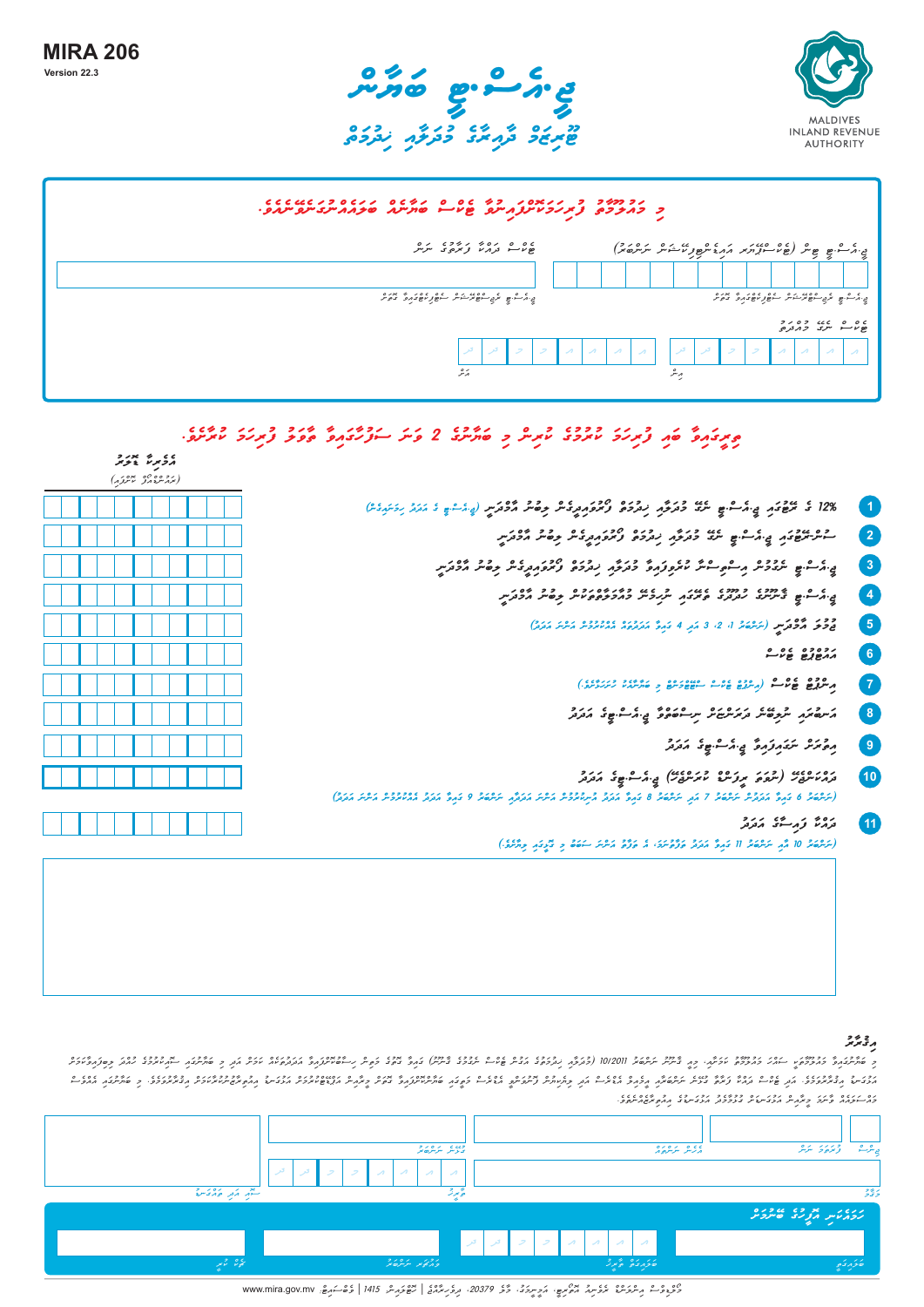

**jI.aesc.TI rejiscTcrExwnc seTcfikeTcgwaivW gotwSc, Tekcsc negE hwrwkWtuge nwnc mi kolwmcgwai liyWSeve. 2**

<sup>3</sup> 128 *في عنوم، چ* كمت وي عند العرقر العرقر العروب العربي العربي العربي العربي العربي العربي العربي العربي العربي العربي العربي العربي العربي العربي العربي العربي العربي العربي العربي العربي العربي العربي العربي العربي

4 ـ وعيدوي<sub>م في ا</sub>لمسوء عند وتركو بروكو العروبروتار وقائر الاورس 52 المركز و 1921م والركود.<br>4 ـ المستوفي المستوفي المستوفي المستوفي المستوفي المستوفي المستوفي المستوفي المستوفي المستوفي المستوفي المستوفي

5 <sub>في ا</sub>كرے ، وي الله على الله على الله على الله على الله على الله على الله على الله على الله على الله على الله على الله على الله على الله على الله على الله على الله على الله على الله ع<br>5 أكسِ الله على الله على الله على ا

**jI.aesc.TI qWnUnuge 3 vwnw mWacdWge )S( gwai bwyWnckoScfwaivWfwdw mudwleac fOruvwaidIgenc nuvwtw ae nUnc vesc gotwkwSc jI.aesc.TI qWnUnuge hudUduge terEgwai nuhimenE muaWmwlWtctwkunc libunu aWmcdwnIge jumulw awdwdu mi kolwmcgwai liyWSeve. 6**

**nwncbwru 3 gwaivW awdwdu aW gunwkurumunc awncnw awdwdu. 7 211 /21**

8 בים המאודעי מיקום בין הייתה של המאודעי המים המודעי המאודעים המים המים המים המודעי מים המודעים המים המים המודעי המו<br>בין ייתר ממודעי הייתה בין המאודעי המאודעים המודעים המודעים הייתה מודעים מודעים ממודעים המים ה-הספייה המו

9 כ פור צ'ונדיל ויוליין שיריים ויוספים וכן שיריים ושפיות שיריים ביישבוריים וליישים ולייטים ויוספי.<br>9 כ פור צ'ונדיל ויוליין שיריים ויוספים ותו שיריים ושפיות שיניים ביישבוריים ולייטים ולייטים ויוספים.

Tekch neget a muach neget muach neget a ce ce ce word.<br>**By the muscle of the muach was chung in yo**ng in the second and the second

**aWmcdwnI libunu jumulw rUmc nwaiTcscge awdwdu koTwritwac nuhimwnW(** " **hwausc yUzc** " **)komcpclimwncTwrI ausUlunc dUkoScfwaivW koTwritwkWai** 

10 و تمار تر *بر*كتر مع من الموجود و الموجود المعاملين الموجود و الموجود الموجود الموجود المستعدد و الموجود المستعدد

**Tekcsc negE muacdwtugwai bEnunckurevunu rUmc nwaiTcscge jumulw awdwdu Tekcsc negE muacdwtuge aevcrejc aokiaupwncsI =** (*\$3, وَدْهُوَ بِهِ مِسْتَوَسْرُ وَتَعْتَزُوهُ تَقْوَيْهُمُ "رَمُتْ مَتَّة" مُقَوِيدُهُ مُرْرِدَسُّ) x* 100 **Tekcsc negE muacdwtugwai libenchuri jumulw rUmc nwaiTcsc** 

**mi tWvwlunc nufudEnwmw aituru gwnDeac bEnunckurWSeve.**